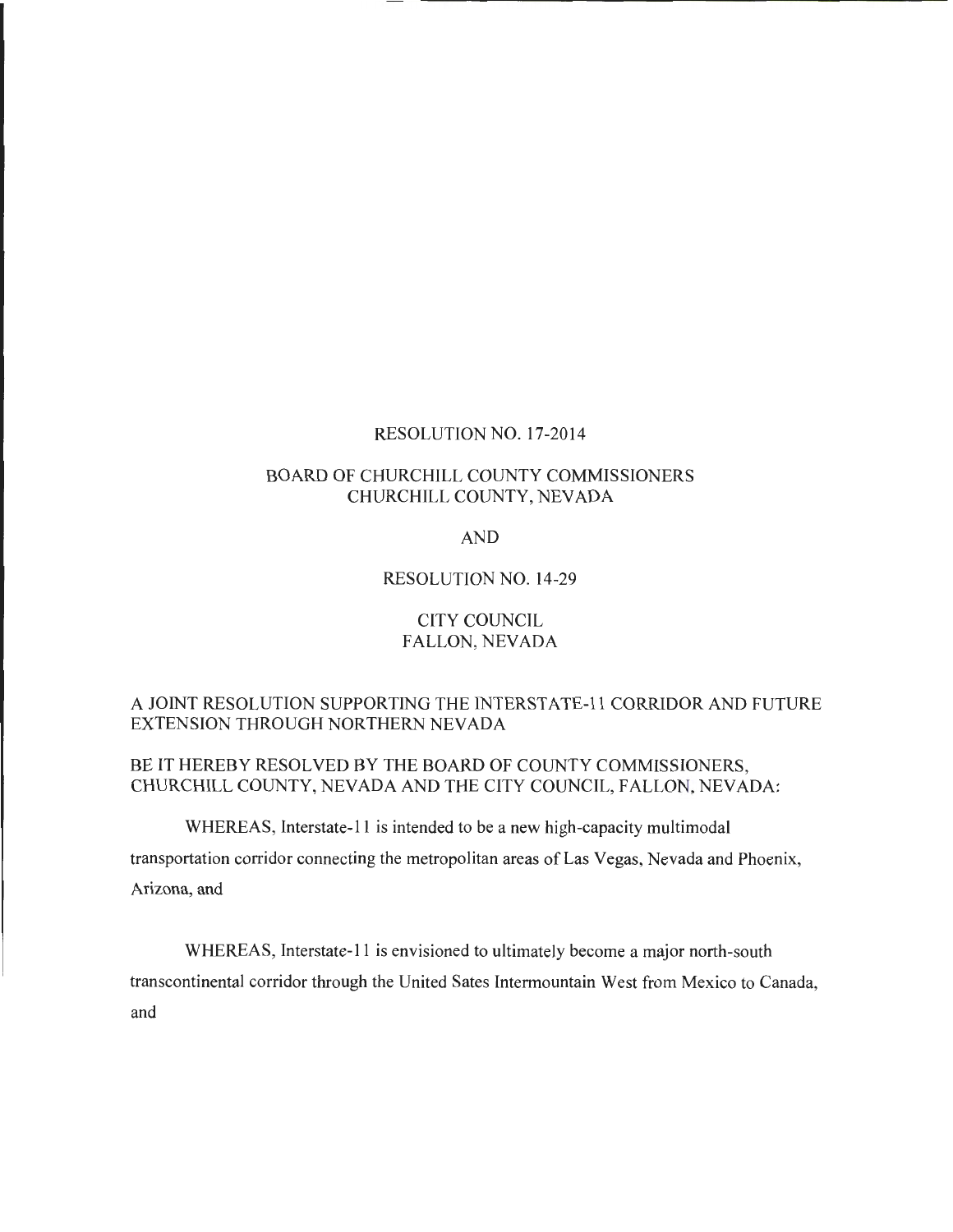WHEREAS, for study purposes, the Interstate-11 corridor is divided into five segments, being three high priority segments between Las Vegas and Phoenix and two high-level visioning segments for possible future extensions from Phoenix to Mexico and Las Vegas to Canada, and

WHEREAS, Churchill County and the City of Fallon fully support the future connectivity of Interstate-11 from Las Vegas to Canada, and

WHEREAS, Churchill County and the City of Fallon strongly support the ultimate selection of the proposed eastern corridor of Interstate 11 passing through northern Nevada, and

WHEREAS, Churchill County and the City of Fallon are entirely confident that the future extension of Interstate-11 from Las Vegas to Canada passing through Churchill County and continuing through northern Nevada would offer a multitude of economic development benefits and transportation logistics benefits to our communities and the State of Nevada.

NOW, THEREFORE BE IT RESOLVED, that Churchill County and the City of Fallon do hereby proclaim their strongest support for the future extension of the Interstate 1-11 corridor passing through Churchill County and continuing through northern Nevada.

This resolution shall be effective by the City Council on the day of August, AD, 2014. PROPOSED AND ADOPTED this day of August, AD, 2014.

THOSE VOTING AYE:

THOSE VOTING NAY:

CITY COUNCIL

By: Council Chair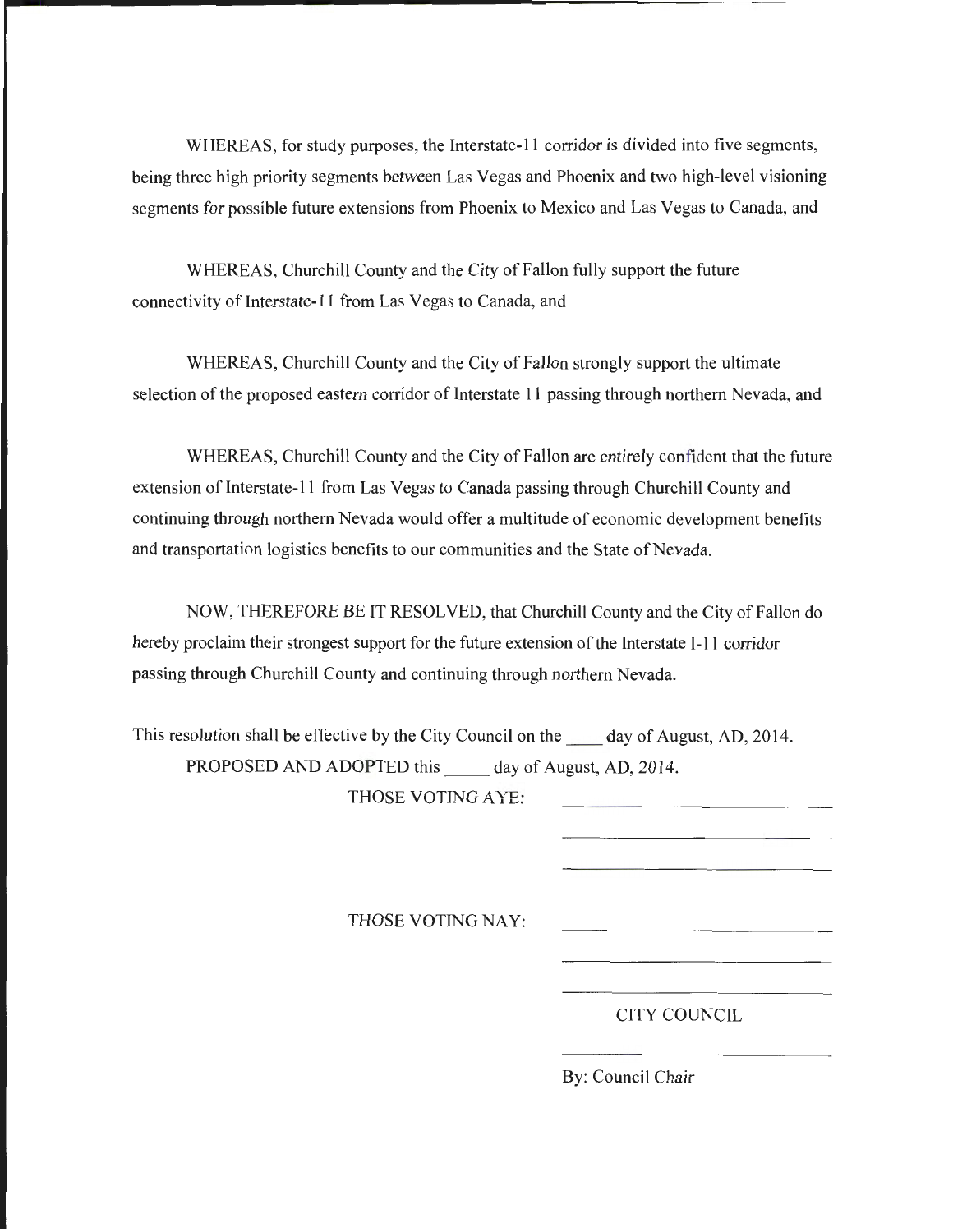This resolution shall be effective by the Churchill County Commissioners on the  $16<sup>th</sup>$  day of July, AD, 2014.

PROPOSED AND ADOPTED this 16<sup>th</sup> day of July, AD, 2014.

THOSE VOTING AYE: Pete Olsen

------------------------- Harry Scharmann Carl Erquiaga

THOSE VOTING NAY:

| N/A |  |  |
|-----|--|--|
| N/A |  |  |
| N/A |  |  |

# CHURCHILL COUNTY BOARD

OF COMMISSIONERS

By. Chairperson

**ATTEST** Deputy Clerk of the Board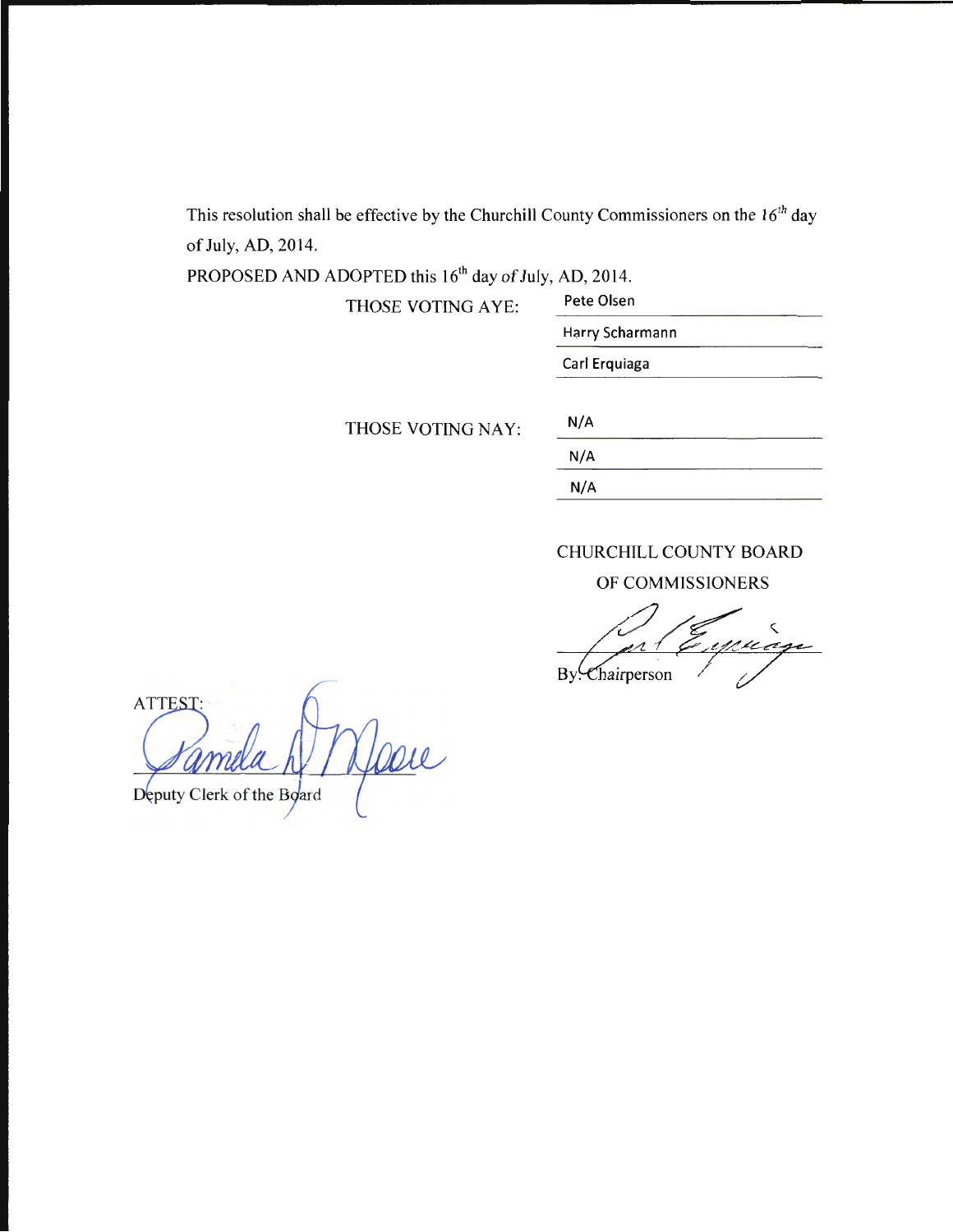# **Churchill County Agenda Report**

Agenda Item: # 2:30 Date Submitted: July 10, 2014 **Agenda Date Requested: July 16**, 2014

To: From: Subject Title: **Consideration and possible action re:** A joint resolution with the City of Fallon Board of Churchill County Commissioners Eleanor Lockwood, County Manager supporting the Interstate-11 corridor and future extension through Northern Nevada

Type of Action Requested: (check one)<br>  $(X)$  Resolution ( $\underline{X}$ ) Resolution (  $\underline{X}$ ) Ordinance *(\_\_)* Formal Action/Motion (\_\_\_) Other - Informational Only

Does this action require a Business Impact Statement?

Recommended Board Action: I move to approve Resolution 17-2014 supporting the Interstate-11 corridor and future extension through Northern Nevada

Discussion: The potential for the Interstate-11 corridor connecting the metropolitan areas of Las Vegas, Nevada and Phoenix, Arizona, and ultimately expanding to become a major north-south transcontinental corridor through the United States Intermountain West from Mexico to Canada would create a multitude of economic development benefits and transportation logistics benefits to many communities and the State of Nevada as a whole. Therefore, County Manager Lockwood contacted the City of Fallon to coordinate a joint resolution by the City of Fallon and Churchill County. The City Council is scheduled to consider approval of the joint resolution at their July 15, 2014 meeting. If approved, the joint resolution will be attached for consideration by the Board of County Commissioners.

Prepared By: Eleanor Lockwood Date: July 10, 2014

Reviewed By: *Leaver hochwood* Date: July 10, 2014

Eleanor Lockwood, Churchill County Manager

earior Lockwood, Churchill County Manager<br>  $\frac{1}{2}$  Date:  $\frac{7 - (1 - 14)}{1 - 14}$ 

Churchill County Deputy District Attorney

Alan Kalt, Churchill County Comptroller

Date:  $\overline{\phantom{a}}$ 

The submission of this agenda report by county officials is not intended, necessarily, to reflect agreement as to a particular course of action to be taken by the board; rather, the submission hereof is intended, merely, to signify completion of all appropriate review processes in readiness of the matter for consideration and action by the board.